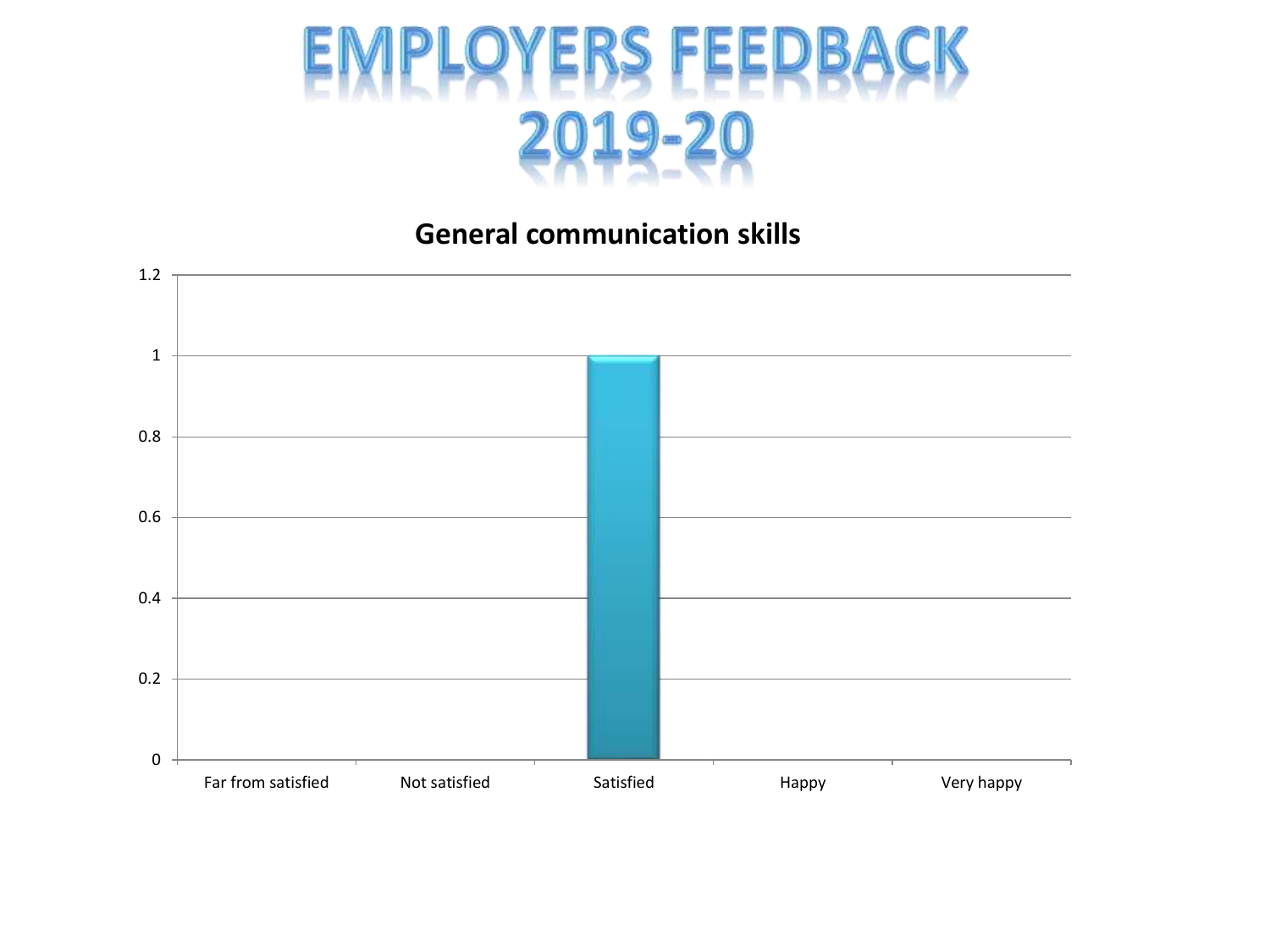

**Developing practical solutions to work place problems**

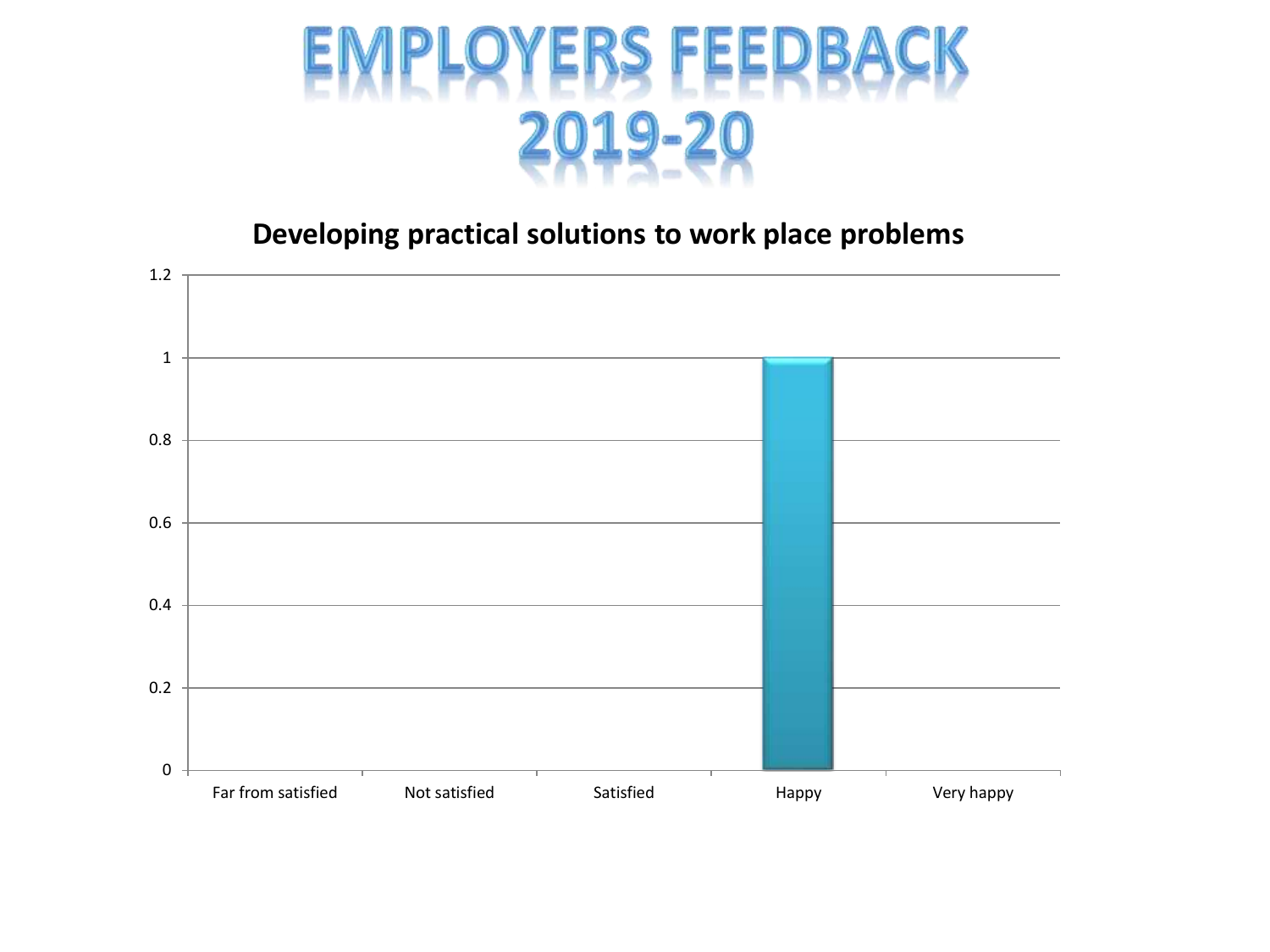

**Working as part of a team**

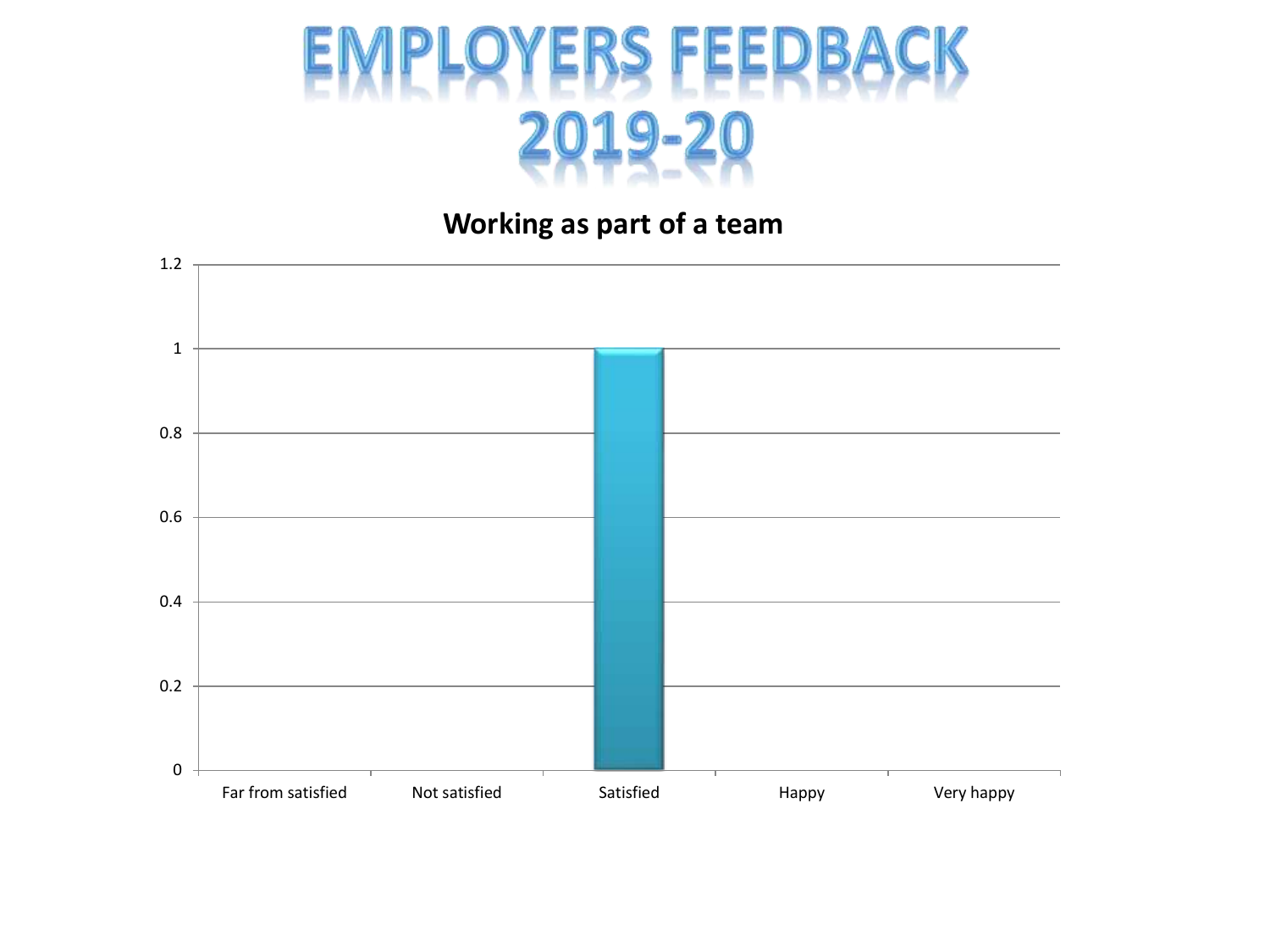

**Open to new ideas and learning new techniques**

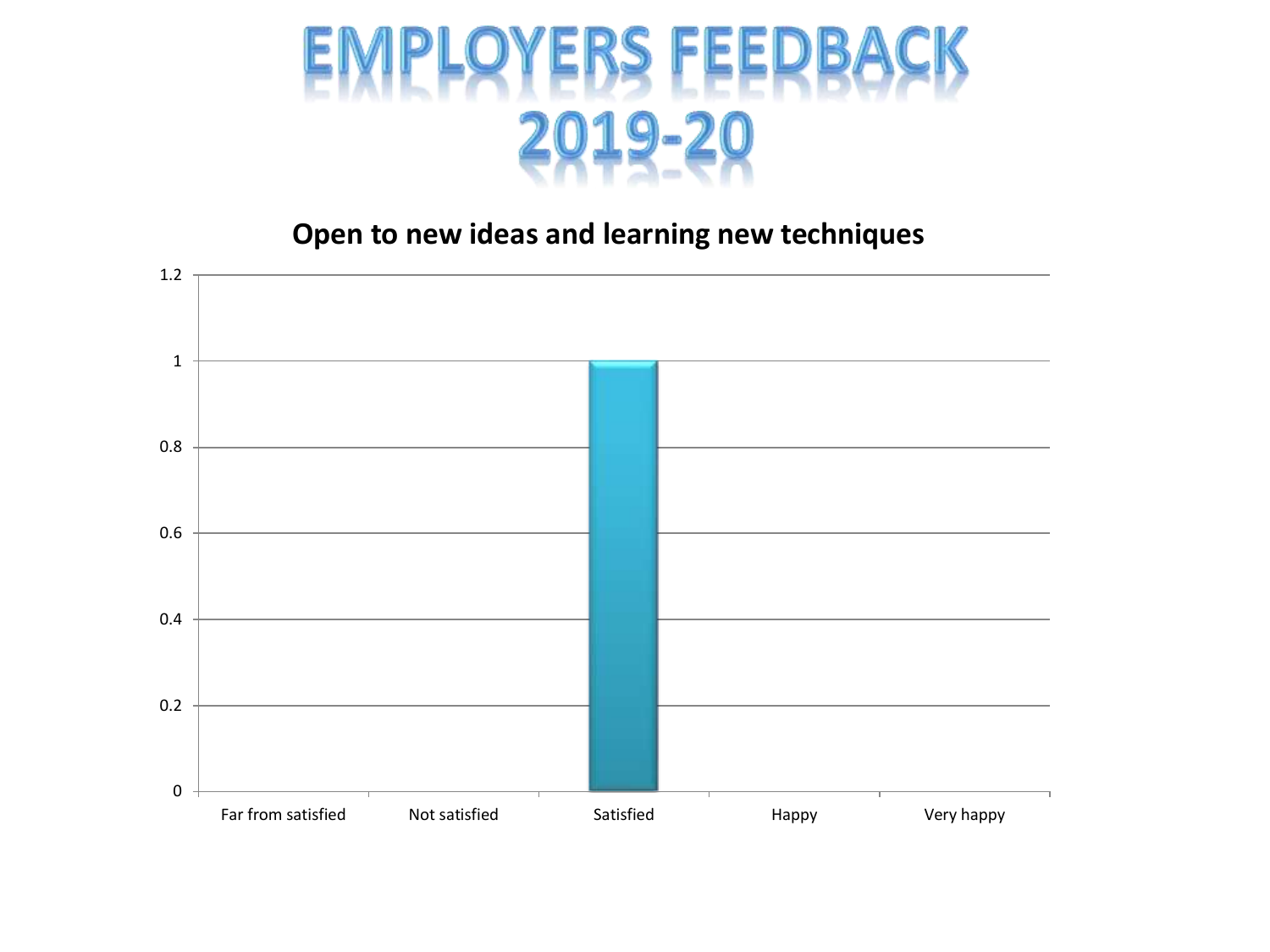

# **Using technology and workplace equipment**

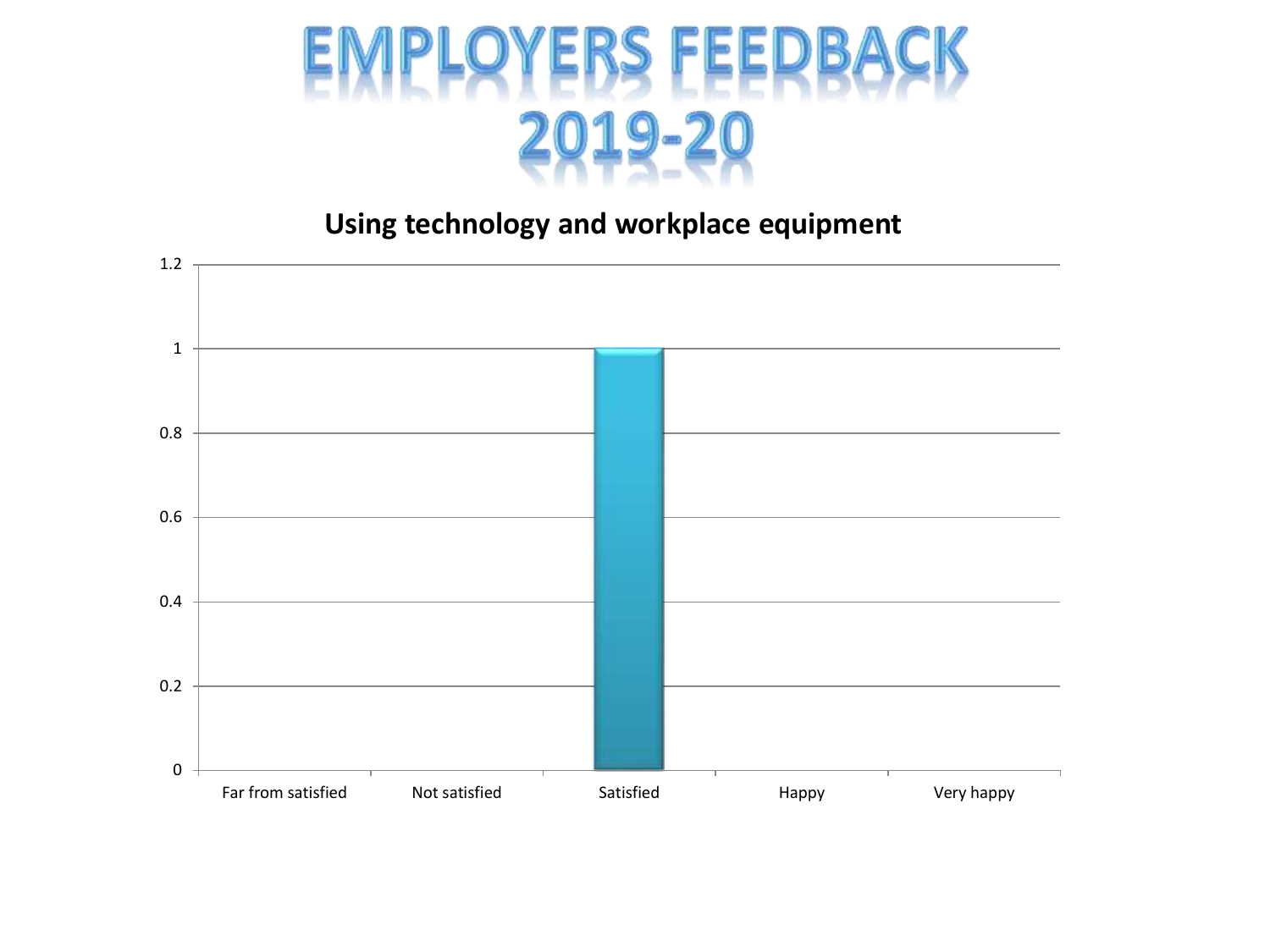

**Ability to contribute to the goal of the organization**

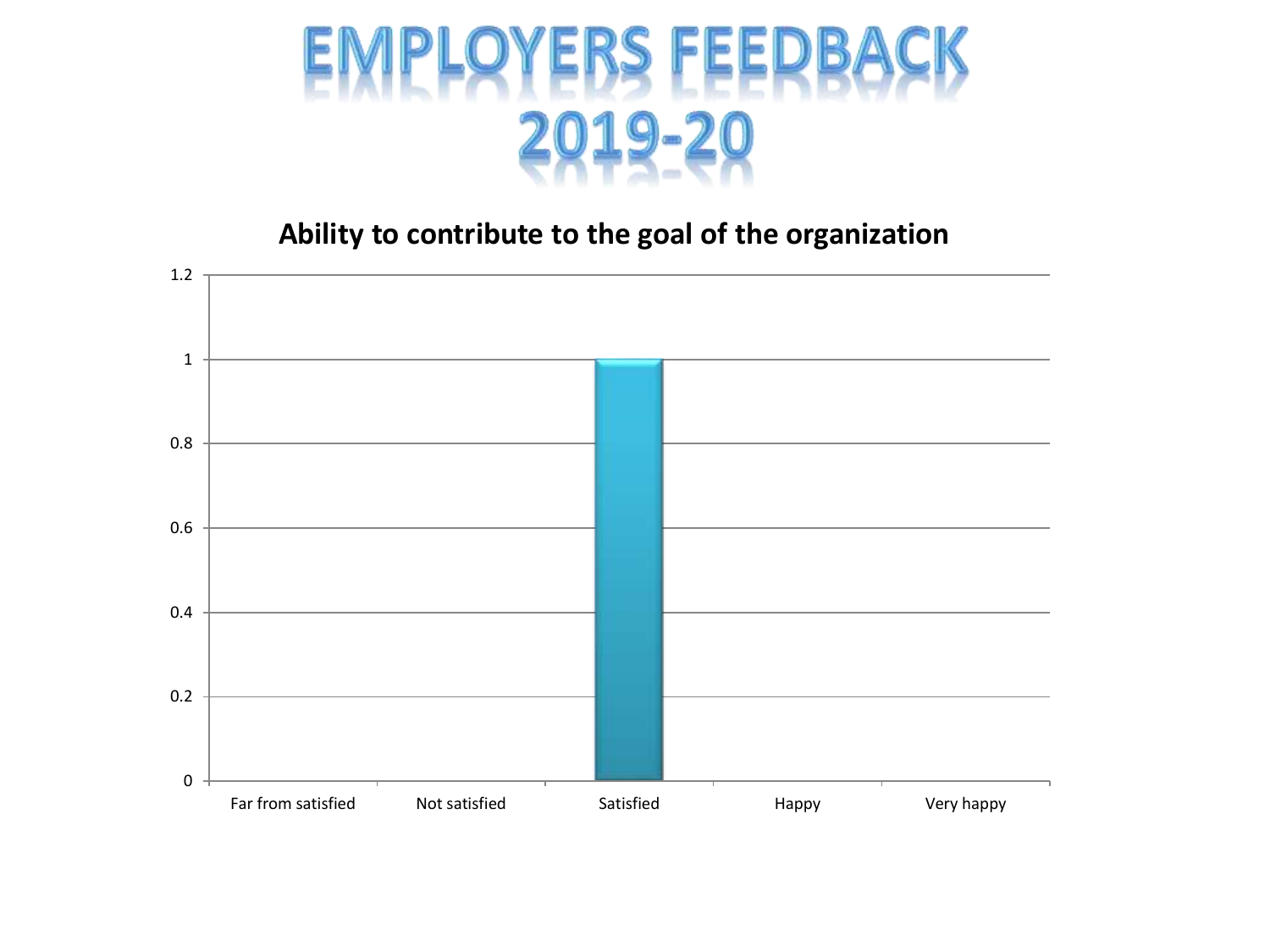

# **Ability to manage/leadership qualities**

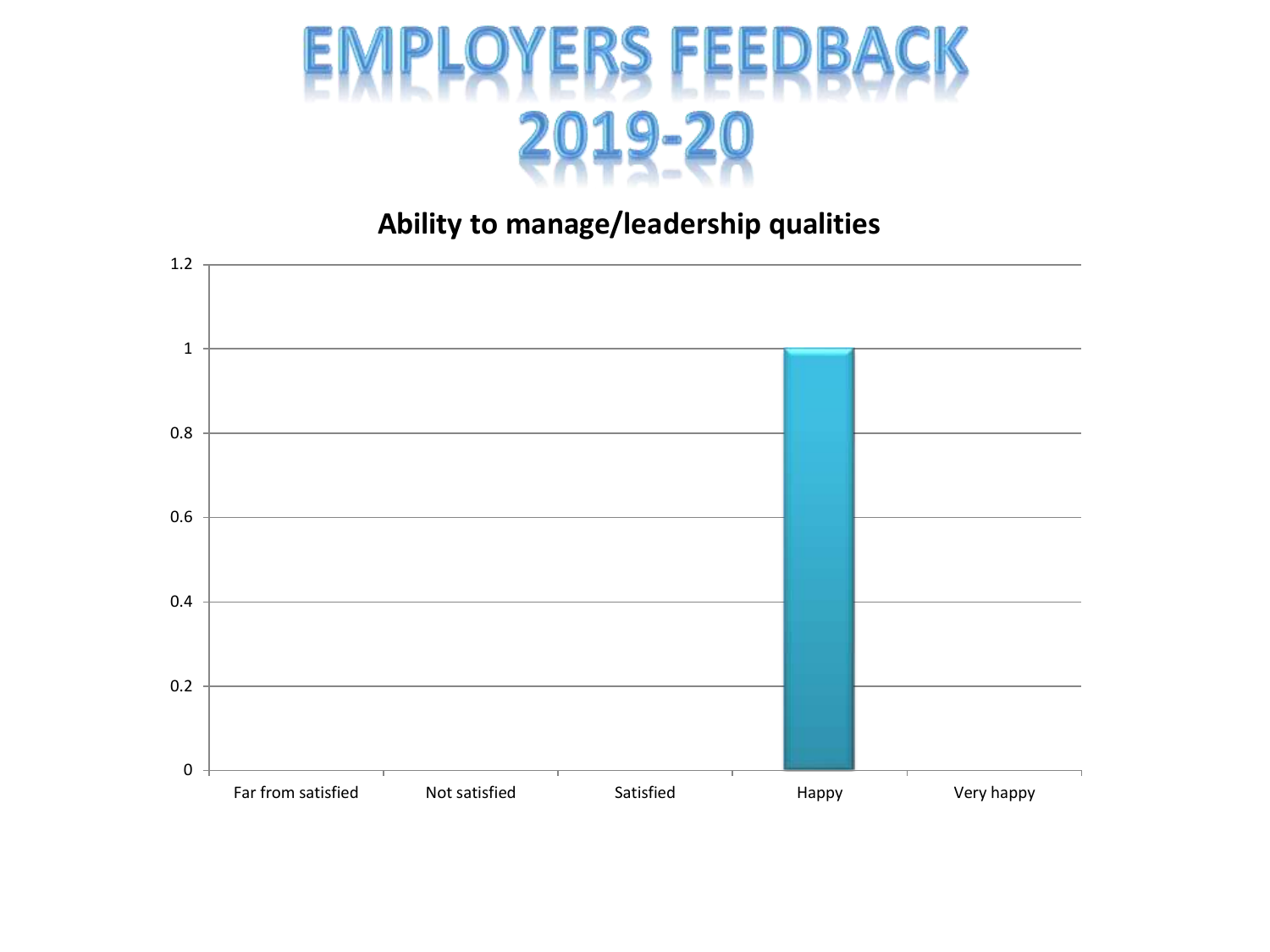

### **Relationship with seniors/peers/subordinates**

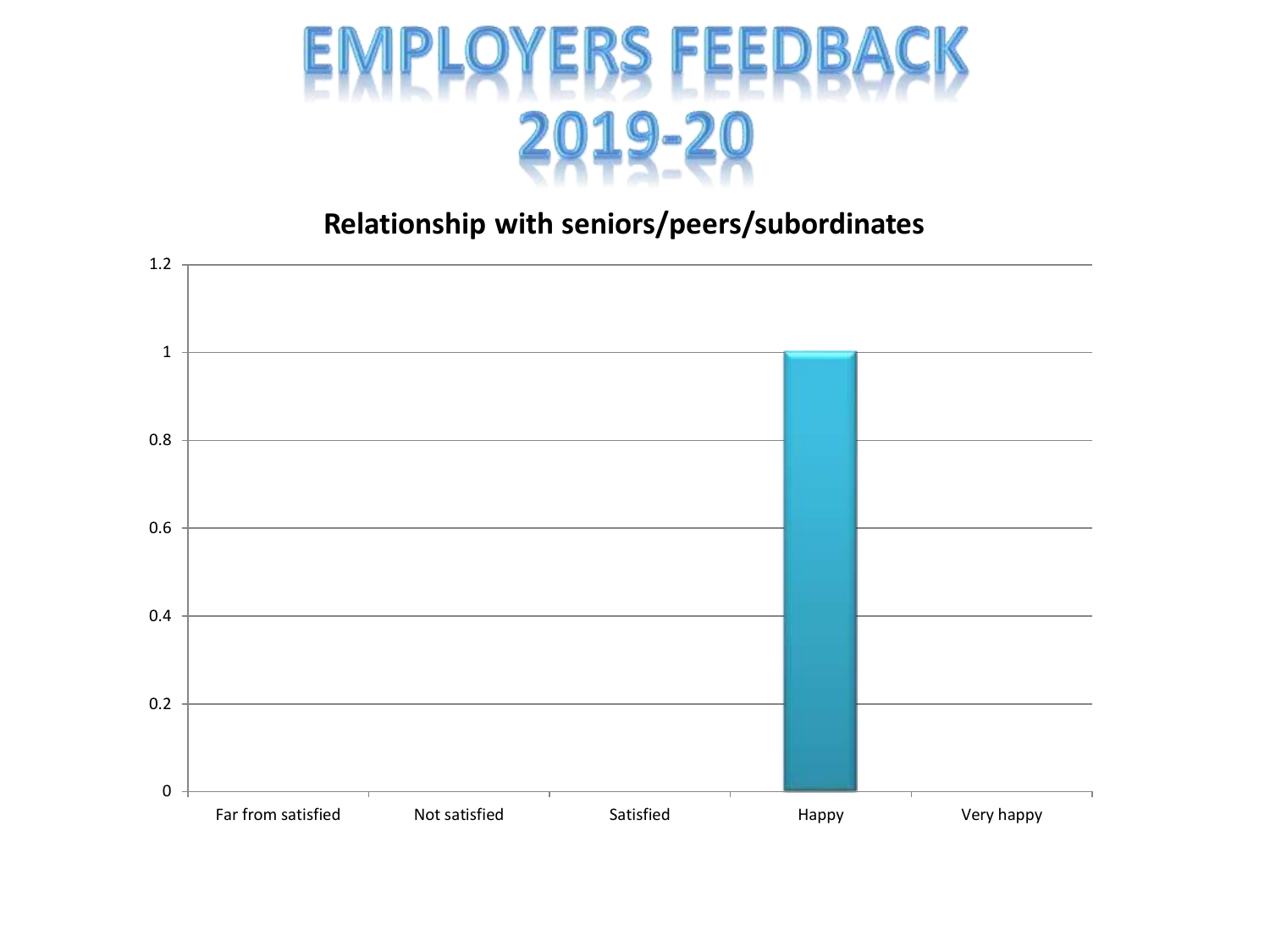

**Ability to take up extra responsibility**